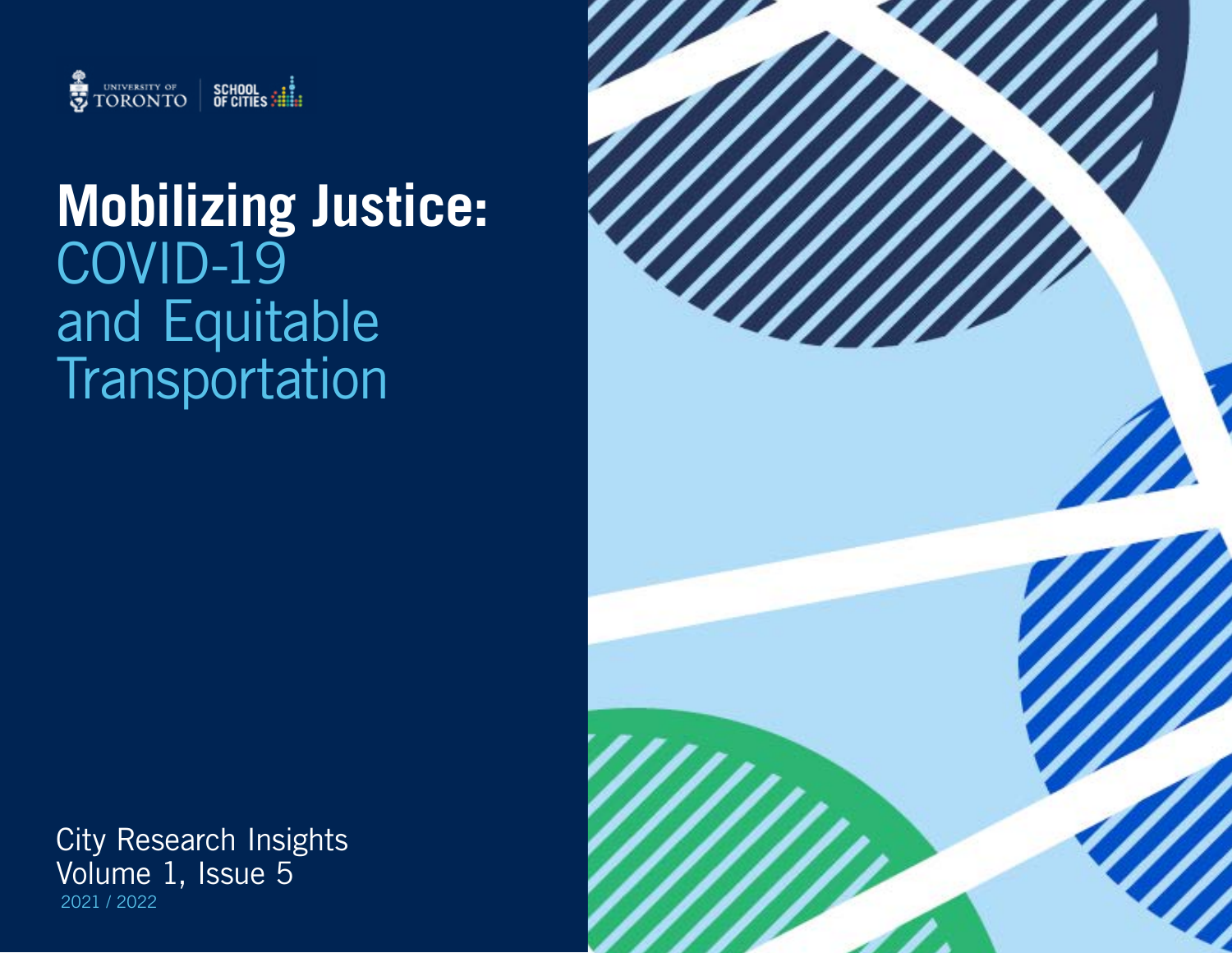**Researchers from the University of Toronto, in collaboration with multisectoral partners across Canada, are helping transportation decision-makers better understand how COVID-19 has impacted transportation systems.** 



The Mobilizing Justice Partnership, a national intersectoral research partnership, is working to advance transportation equity through research and knowledge mobilization, including a recent investigation into the equity impacts of COVID-19 on public transportation systems.

Supported by the School of Cities, project leads **Steven Farber** (Project Director), **Judy Farvolden** (Knowledge Mobilization Lead), **Jasmine Mohazab** (Project Lead), and **Matthew Palm** (Research Coordinator) are leading research that investigates how the pandemic and policy responses to it have alternately aggravated or ameliorated existing barriers to travel for people with different lived experiences. These include seniors, Indigenous people, newcomers, and people with disabilities, amongst others. Mobilizing Justice involves over 30 multisectoral institutions across Canada, including academic and industry partners, NGOs and government agencies across jurisdictions.

### **PROJECT LEADS:**

#### **Steven Farber,**

Department of Geography and Planning and Project Director, Mobilizing Justice, U of T

#### **Judy Farvolden,**

Knowledge Mobilization Lead, University of Toronto Transportation Research Institute

**Jasmine Mohazab,** 

Project Lead, Mobilizing Justice, U of T

**Matthew Palm,**  Research Coordinator, Mobilizing Justice, U of T

### **WORKING GROUP LEADS**

#### **Catherine Morency,**

Department of Civil, Geological and Mining Engineering, Polytechnique de **Montréal** 

**Howaida Hassan,** City of Edmonton

**Antonio Páez,** School of Earth, Environment and Society, McMaster University

**Michael Hain,** City of Toronto

**Jonathan Hall,** Department of Economics, U of T

**Sam Khany** City of Vancouver

**Jean-François Cantin,** Autorité Régionale de Transport **Métropolitain** 

**Michael Widener**, Department of Geography and Planning, U of T

**Nancy Lea Smith,** The Centre for Active Transportation

**Meghan Winters,** Health Sciences, Simon Fraser **University** 

**Orly Linovsky,** Department of City Planning, University of Manitoba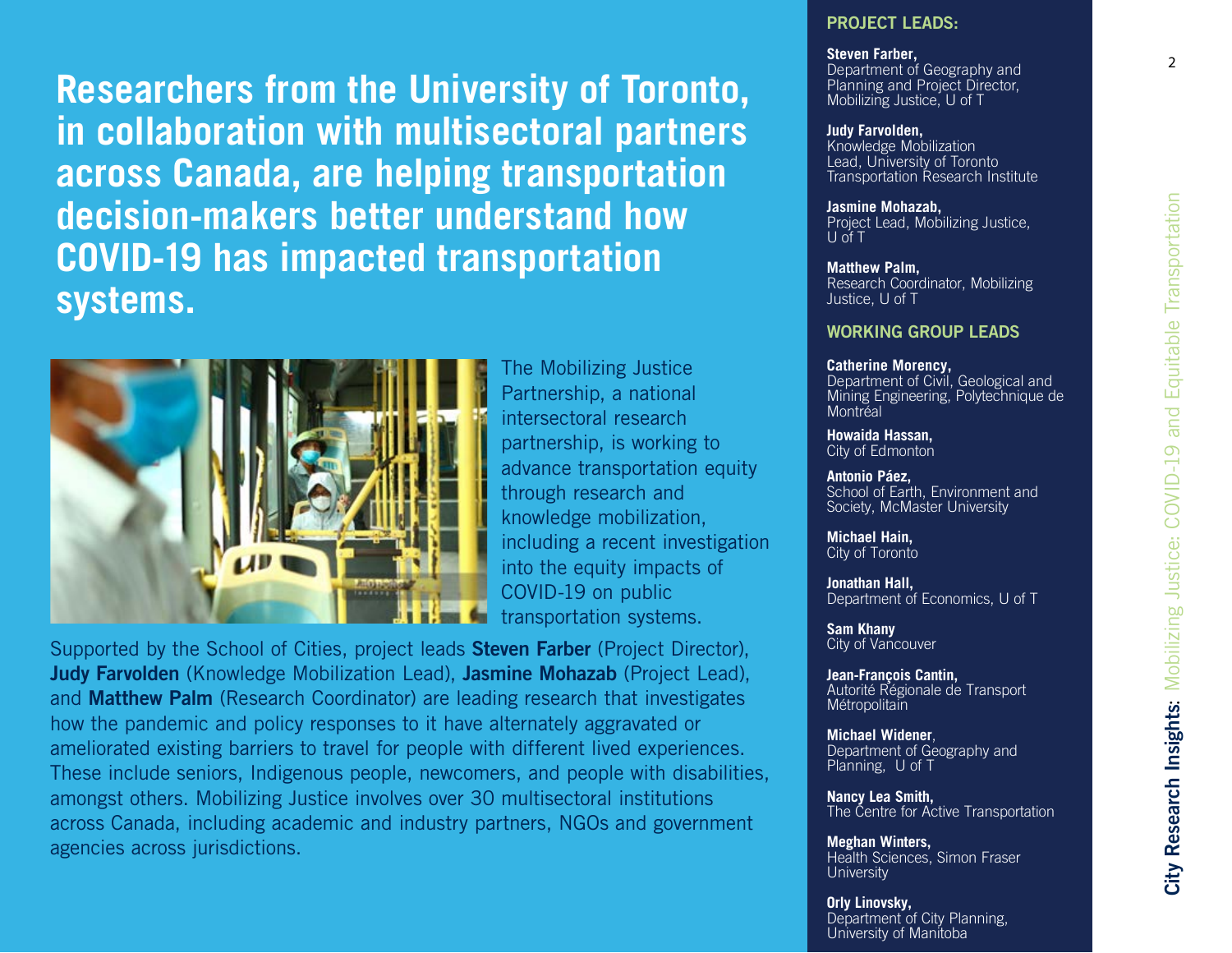Recent work by the Mobilizing Justice network, published in their forthcoming report *A Review on the Implications of COVID-19 for Delivering Equitable Transportation* (authored by **Matthew Palm**; **Hannah Dos Santos**, *U*niversity of Toronto; **Laysa Abchiche-Lima**, University of Toronto; **Kate Hosford**, Simon Fraser University; **Élyse Comeau**, Hollard Bloorview Kids Rehabilitation Hospital; **K. Bruce Newbold**, McMaster University; **Tim Ross,** Holland Bloorview Kids Rehabilitation Hospital; **Meghan Winters**, Simon Fraser University; and **Michael Widener,** University of Toronto), suggests that COVID-19 amplified social inequities in Canada. While some neighbourhoods and groups of people found it easier to travel, others experienced greater challenges than before the pandemic.

**In this issue of City Research Insights, we explore the key policy recommendations that surfaced from this report, as well as central findings about the relationship between equitable transportation infrastructure and the COVID-19 pandemic.** 

Mobilizing Justice's COVID-19 and Equitable Transportation report is based on an in-depth review of over 290 academic, white and grey papers, and book chapters focused on COVID-19 and transportation systems in Canada. This review was bolstered with data from Transit App's quarterly **[Rider Happiness Benchmark Survey](https://blog.transitapp.com/case-study/rider-happiness-benchmarking-survey-spring-2021/)**,

which includes responses to questions on transit experience and service priorities from over 9,400 app users in Canada.



The report offers 8 key recommendations for policymakers based on their research that support the movement towards greater equity in Canadian transportation policy and systems. These recommendations are summarized below, followed by an exploration of some key findings across three thematic areas: systems; society; and people. Some neighbourhoods and groups of people found it easier to travel, others experienced greater challenges than before the pandemic.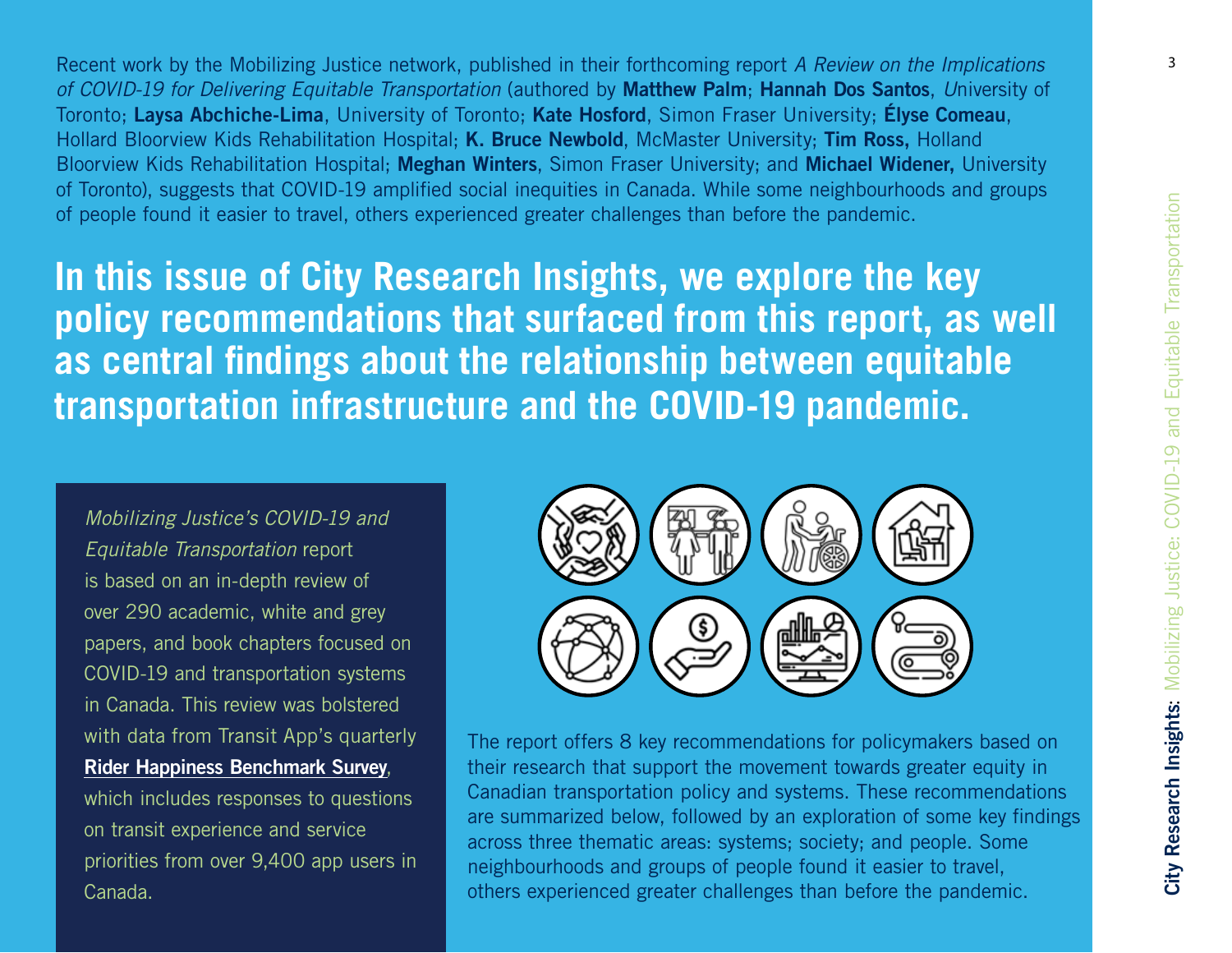# **Policy Recommendations for Post-COVID-19 Transportation**



**1. TRANSPORTATION PLANNING MUST CONSIDER DIVERSE LIVED EXPERIENCES WHEN MAKING DECISIONS. PLANNERS MUST ANTICIPATE AND ADDRESS THE LIKELY DIFFERENTIAL IMPACTS OF THEIR DECISIONS ON EQUITY-DESERVING COMMUNITIES.** The pandemic revealed the extent to which changes to transportation infrastructure can impact social groups differently. Policymakers' assessments of proposed infrastructure and policies – now and in preparation for future disruptive events – should explicitly consider and incorporate the lived experiences of and differential impacts on communities including people with disabilities, Indigenous people, people on lower incomes, older adults, and others.



**2. THE ROLE OF PUBLIC TRANSIT SHOULD BE RE-EXAMINED AS MORE THAN JUST A MEANS OF SERVING PEAK HOUR COMMUTING. THE PANDEMIC PROVED THAT PUBLIC TRANSIT IS AN ENABLER OF EVERY ASPECT OF DAILY LIFE.** Policymakers should broaden an understanding of public transportation infrastructure as a key way that many people access important destinations beyond just their workplaces, including grocery stores, healthcare, and social supports. This means that investments in and changes to transportation infrastructure also impact other policy domains like economic development, education, healthcare, and social services.



## **3. GOVERNMENTS MUST INVEST IN AND BETTER COORDINATE RURAL AND INTERCITY TRANSIT**

**SERVICES.** A pre-existing lack of transportation options within and between rural and remote communities has been aggravated by the COVID-19 pandemic, when many routes reduced their service options. These changes have been particularly impactful in Indigenous communities. Governments at every level must make a sustained effort to invest in rural and inter-city transit, with a priority placed on exploring better integration of existing local and inter-city services.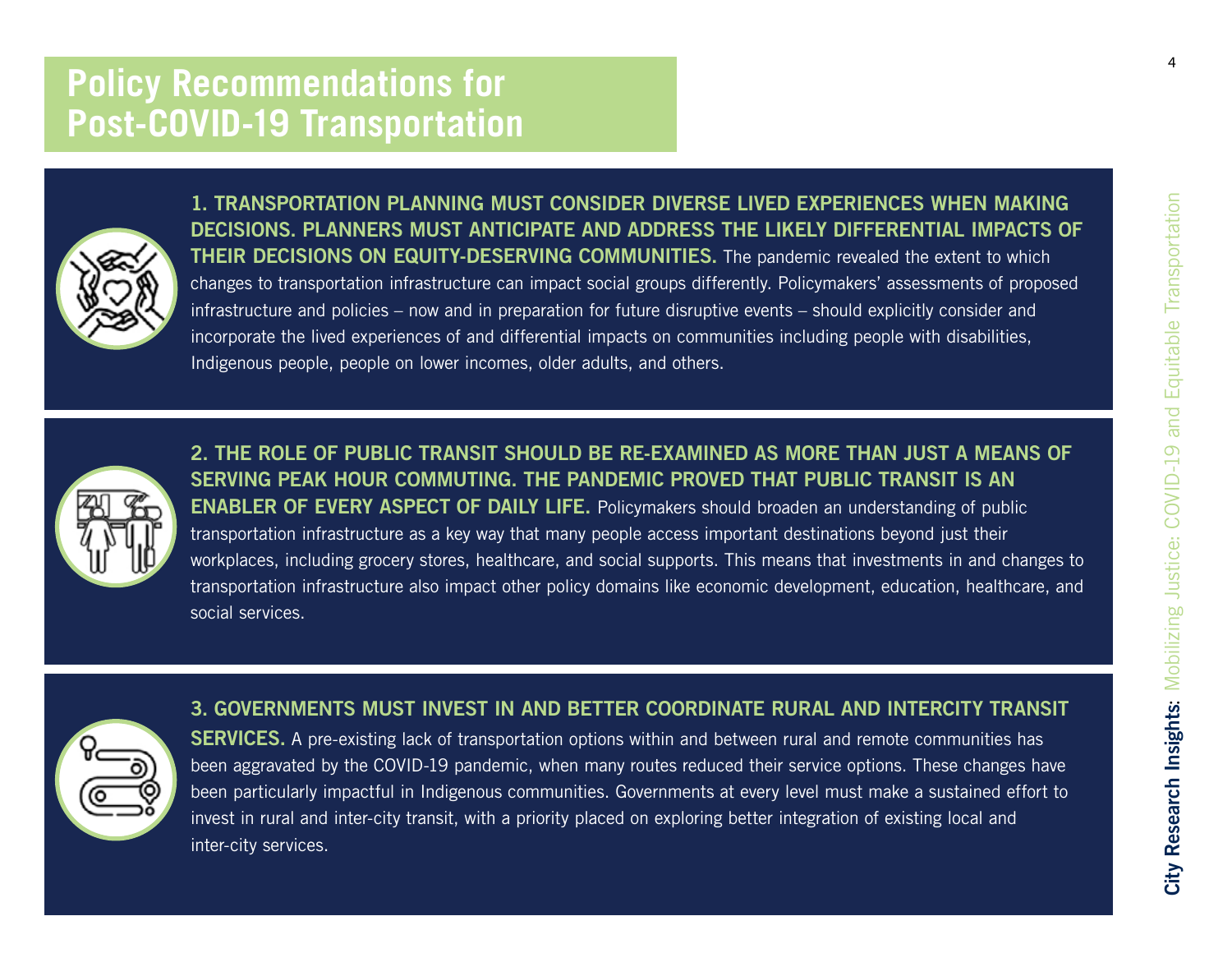

## **4. GOVERNMENTS SHOULD SUPPORT PUBLIC TRANSIT OPERATIONS UNTIL RIDERSHIP**

**RECOVERS.** Governments at all levels should support transit operations as ridership levels climb out of the pandemic. This support is designed to prevent a "ridership spiral" which can happen when service cuts implemented in response to ridership loss trigger further ridership declines.



**5. CITIES SHOULD BUILD TOWARDS "EVERYWHERE-TO-EVERYWHERE" ACTIVE TRAVEL NETWORKS THAT CAN PROVIDE EQUITABLE ACCESS TO SAFE INFRASTRUCTURE.** Governments at all levels should strive towards addressing the patchwork nature of active transport systems in Canada by building a permanent, contiguous "everywhere-to-everywhere" network of safe and convenient travel infrastructure. Achieving this goal would mean providing a sufficient level of safe infrastructure in every neighbourhood regardless of demographics.



**6. (PARA)TRANSIT SERVICES SHOULD EMBRACE PARTNERSHIPS AND COLLABORATIONS TO DELIVER BETTER SERVICES DURING CRISES.** (Para)transit services should explore partnerships with food banks, grocery stores, and restaurants to support delivery services to (para)transit users, particularly during crises like the pandemic. Government agencies can also partner with transportation technology companies (eg. Pantonium, Via, Uber, Lyft) to provide supplemental or alternative services for people with disabilities. the workplace. This means that investments in and changes to transportation infrastructure also impact other policy domains like economic development, wellbeing, and social services.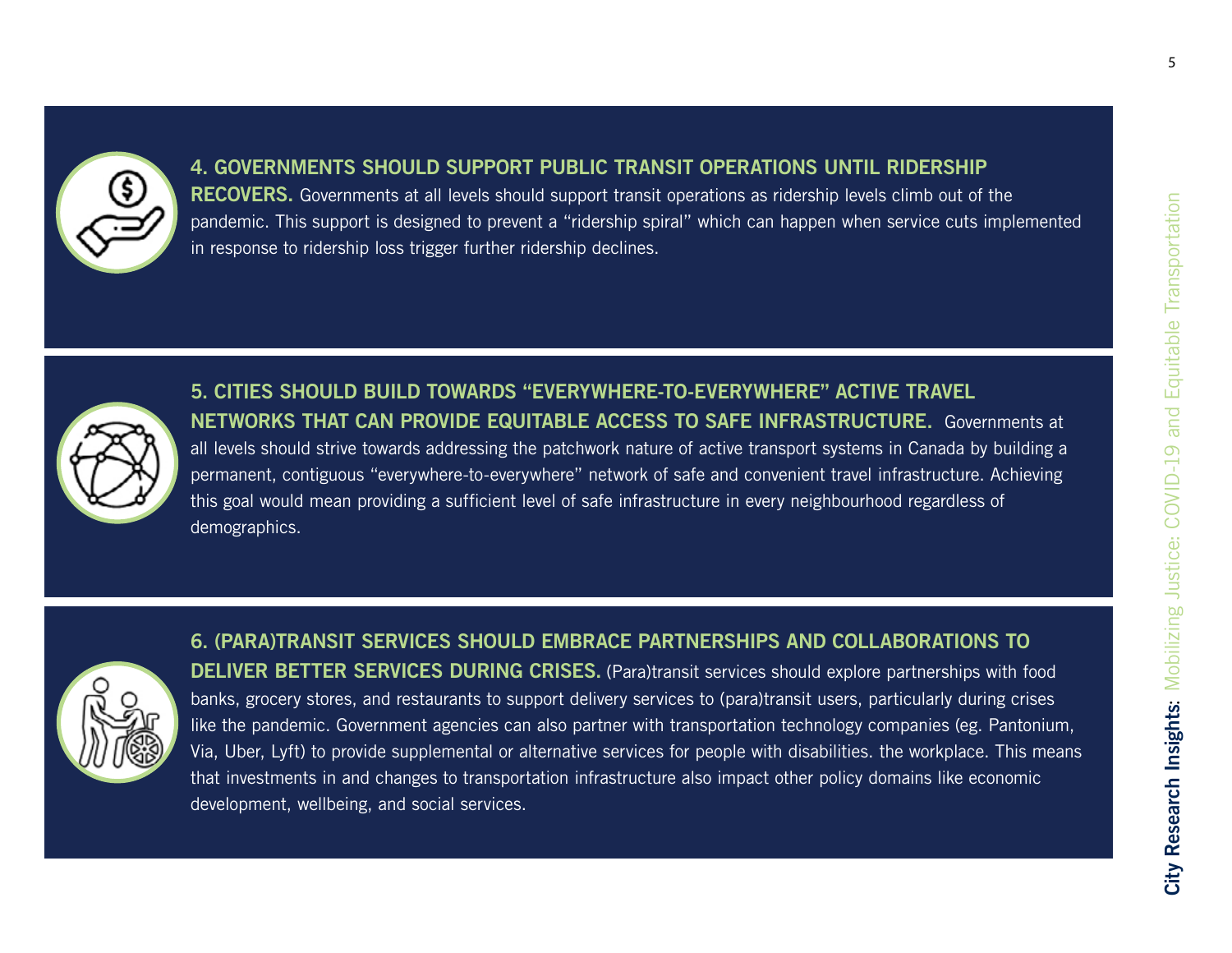

**7. GOVERNMENTS SHOULD SUPPORT REMOTE WORK WHEN AND WHERE IT ADVANCES BROADER SYSTEM-WIDE GOALS.** Pre-pandemic, many Canadian cities faced worsening congestion that harmed public health and wellbeing through air pollution and lost time. Supporting remote work in car-dependent communities can help mitigate this problem. It can also contribute to reducing pollution in metropolitan areas, which disproportionately impacts equity-deserving residents.



**8. BETTER DATA IS NEEDED TO TRACK EQUITY IMPACTS IN TRANSPORTATION.** Policymakers should invest in data infrastructure that can support equitable transportation planning and rapid decision-making. This data might include automated bike and pedestrian counters, and/or appropriately aggregated and anonymized regional flow data based on cellphone traces. Mobilizing Justice's upcoming national survey aims to fill the gap that currently exists in Canada for accurate data that reflects the reality of transit system use by equity-deserving groups.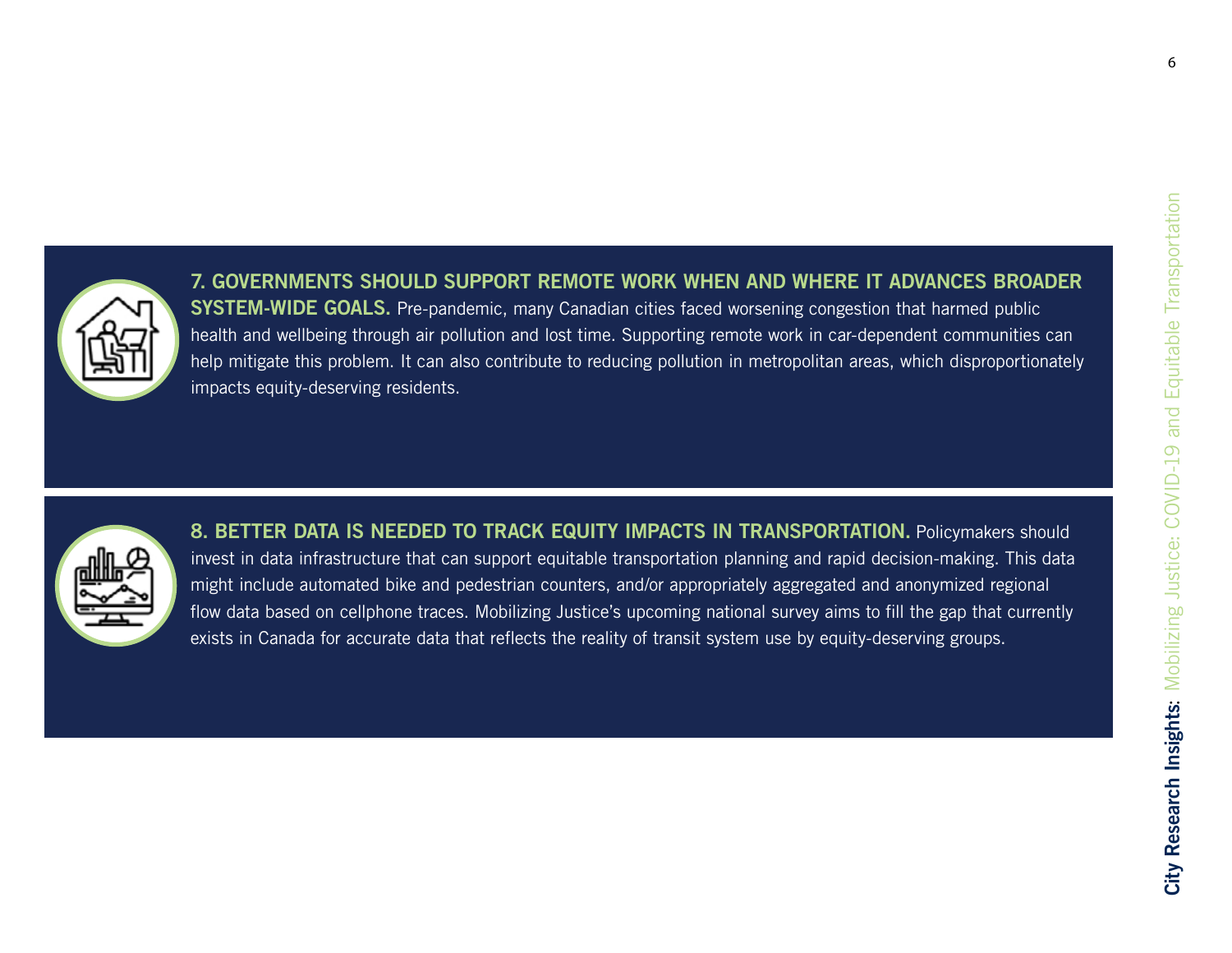# City Research Insights: Mobilizing Justice: COVID-19 and Equitable Transportation **City Research Insights**: Mobilizing Justice: COVID-19 and Equitable Transportation

# **SYSTEMS:**

# **How the Pandemic Altered the Availability, Affordability and Utility of Different Forms of Travel**

**During the pandemic, Canada's ridership bottomed out in mid-2020 at 85% below per-pandemic levels.** Many people who were regular riders lost their jobs, started working from home, or switched to walking, cycling, or driving to avoid crowds. However, transit remained an essential service for essential workers and people from equity-deserving groups, such as older adults with limited alternatives, households on lower incomes, racialized residents and newcomers, and riders without access to a vehicle.

New public health guidelines unintentionally created new barriers to riding public transit. For instance, the cancellation of cash ticket sales and reductions in ticket purchasing hours made it more challenging for some low-income riders to purchase fares with cash. Further, the introduction of backdoor-only boarding and the closure of some subway station entrances created greater barriers for many older adults and people with disabilities.

**The COVID-19 pandemic also had some positive impacts on mobility, however, sparking greater active travel uptake, including walking, cycling and using micromobility options like e-bikes, electric scooters, and bike sharing services.** In response, many local governments reallocated road space from private motor vehicles to people walking and using bicycles. Who benefitted most from these shifts varied considerably by city, however. More research is needed to create equitably accessible spaces for active travel, hopefully building towards an "everywhere-to-everywhere" micromobility network usable by every resident in every neighbourhood.

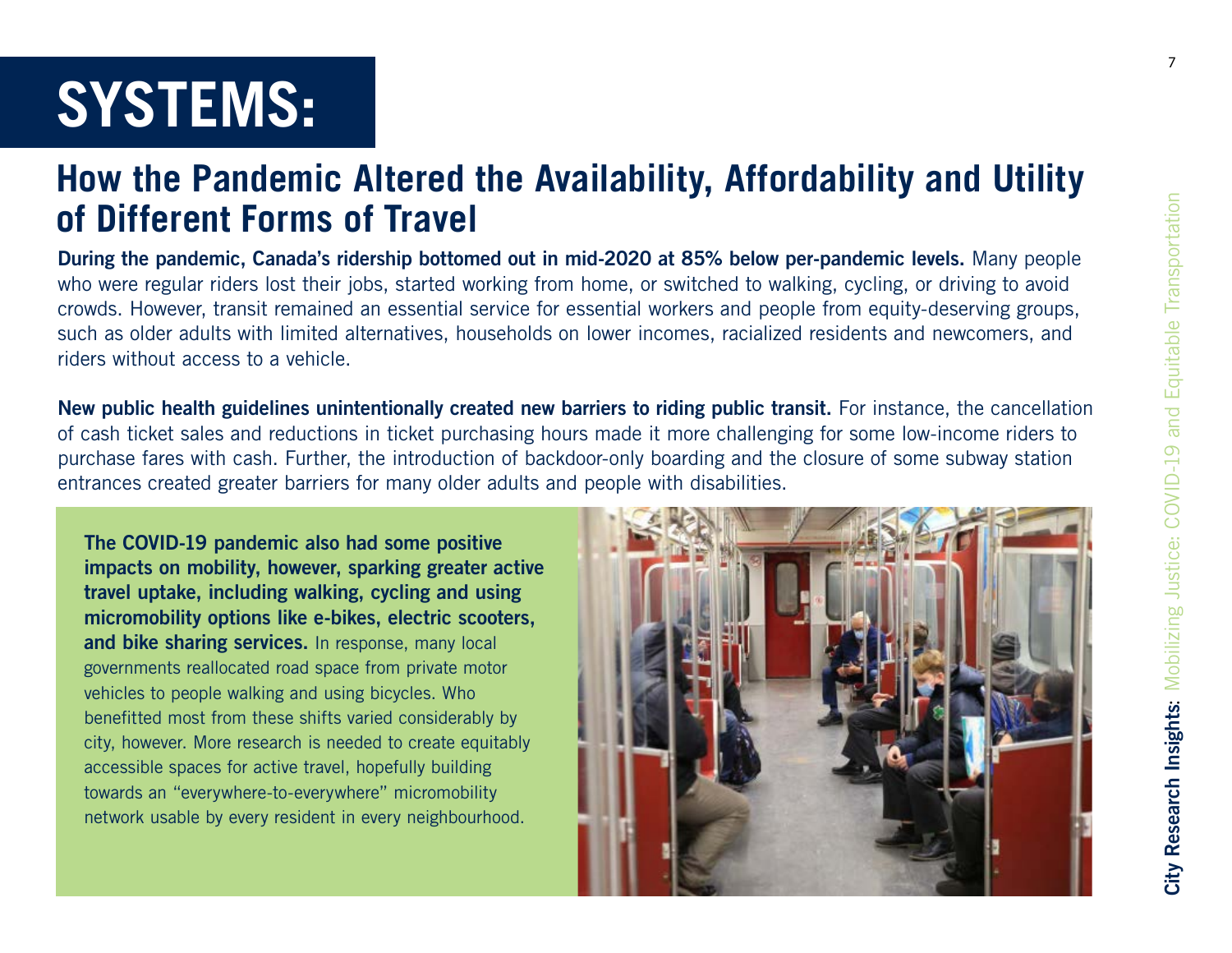# **SOCIETY:**

## **Broader Social Changes Instigated by the Pandemic and their Implications for Delivering Equitable Tranportation in the Future**



**Despite some decreases in housing prices in urban cores during the pandemic, data shows that rents in urban cores have not declined enough for low-income households to be drawn back into transit-rich areas.** Because housing is more expensive near public transit and urban employment centres, many lower-income households have been priced out of neighbourhoods with high-quality transit services in many cities, and have settled in suburban areas with less public transit despite their high reliance on transit. The pandemic hasn't mediated this impact. In fact, in suburban areas where low-income households often live, home prices have grown with new interest in suburban construction as many families move out of the core with the increase in hybrid work arrangements.

**While many people transitioned to working from home during the pandemic, there are significant differences in telework capacities across industries and income groups.** The industries with the least capacity for telework are essential services, where newcomers, people on lower incomes, and other equity-deserving people are more likely to be employed. The promotion of job security for people working in industries with lower telework capacities is key to supporting equitable work arrangements as the demand amongst many workers for more flexible work arrangements continues to increase post-pandemic.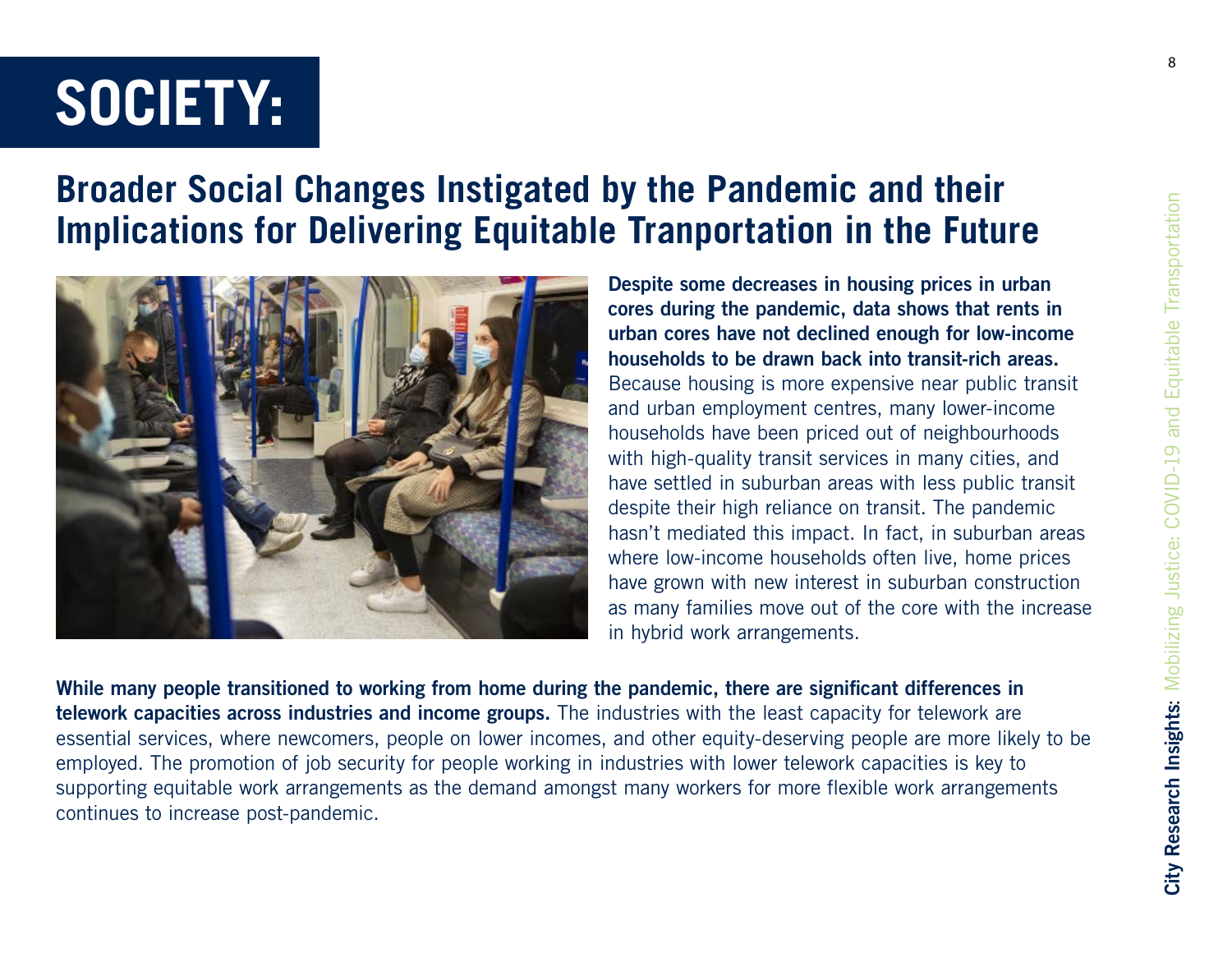# **PEOPLE:**

## **How the Pandemic Altered the Transportation Needs of, and the Barriers Faced by, People with Different Lived Experiences**

The pandemic has disproportionately impacted many people with different lived experiences, including Indigenous people, newcomers, older adults, and people with disabilities.



**COVID-19 also compounded the social and economic challenges facing newcomers, as well as their mobility and transportation challenges.** Newcomers were one of the groups who were least likely to give up public transit during the pandemic despite the health risks, in part because of their greater reliance on public transit and their overrepresentation amongst essential workers. Their access to critical information about transit was challenged during the pandemic, however, since most transit agencies only provide information in English and French.

**Indigenous communities' economic and mental health has been heavily affected by the pandemic, particularly those who live in rural and remote communities.** Inadequate technological infrastructure in many of these areas (e.g. inadequate internet bandwidth, and a lack of cellphones) as individuals transitioned to online work and school was a major challenge. The deficit of intercity travel options aggravated by the loss of Greyhound services also put many remote and Indigenous residents' transportation access at risk.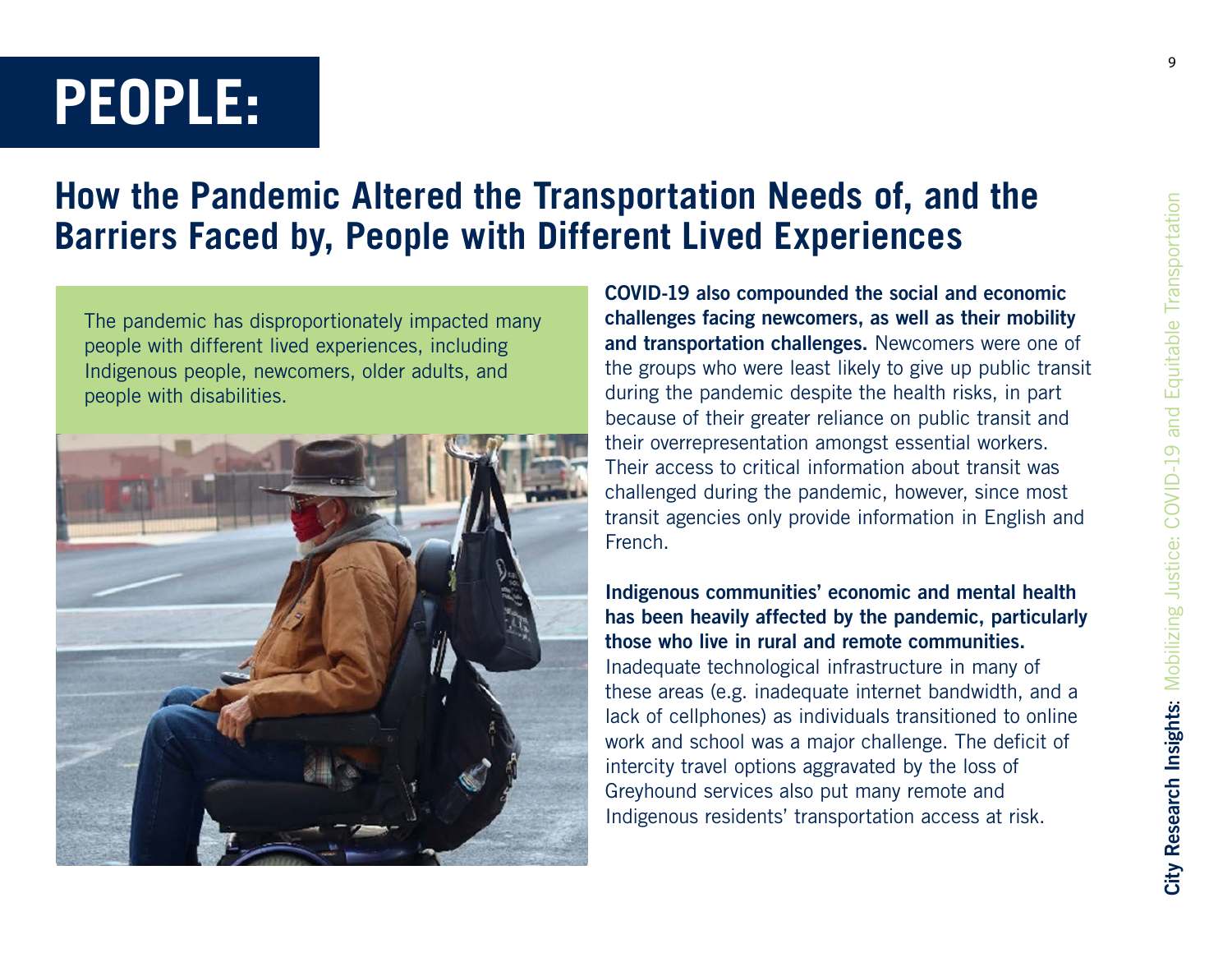**The public transportation options of older adults have also been disproportionately affected by the pandemic, especially considering their greater risk of severe illness from COVID-19 and their common lack of other transportation options such as a car or active travel options**. For older adults reliant on public transit, the loss of public transportation services has meant increased risk of social isolation and loneliness due to the lack of safe travel options and the fear of exposure to COVID-19. The challenges and negative impacts of COVID-19 on transit use are increased amongst older adults who are disabled, experience low income, are racialized, or otherwise marginalized.

**COVID-19 has also exacerbated existing transportation barriers and created new ones for people with disabilities.** Pandemic-era transit barriers for people with disabilities include severely reduced (para) transit service availability, distrust and fear concerning the safety of these services, and difficulties obtaining accessible, up-to-date communications about transportation and public health measures. These and other barriers have negatively impacted the physical and social-emotional wellbeing of people with disabilities.

**Racialized people in Canada face unique challenges in their daily travel, such as street discrimination, that were heightened by the pandemic. Racialized people were also more likely to have difficulty reaching some amenities, including groceries and pharmacies, while avoiding public transit.** However, the total impact of these and related issues on racialized peoples' travel behaviour and wellbeing is underresearched in the Canadian context, as it was before COVID-19. The pandemic has further illustrated why this gap is problematic, and why we need to consider race and racial justice in transportation data collection, planning, and research.

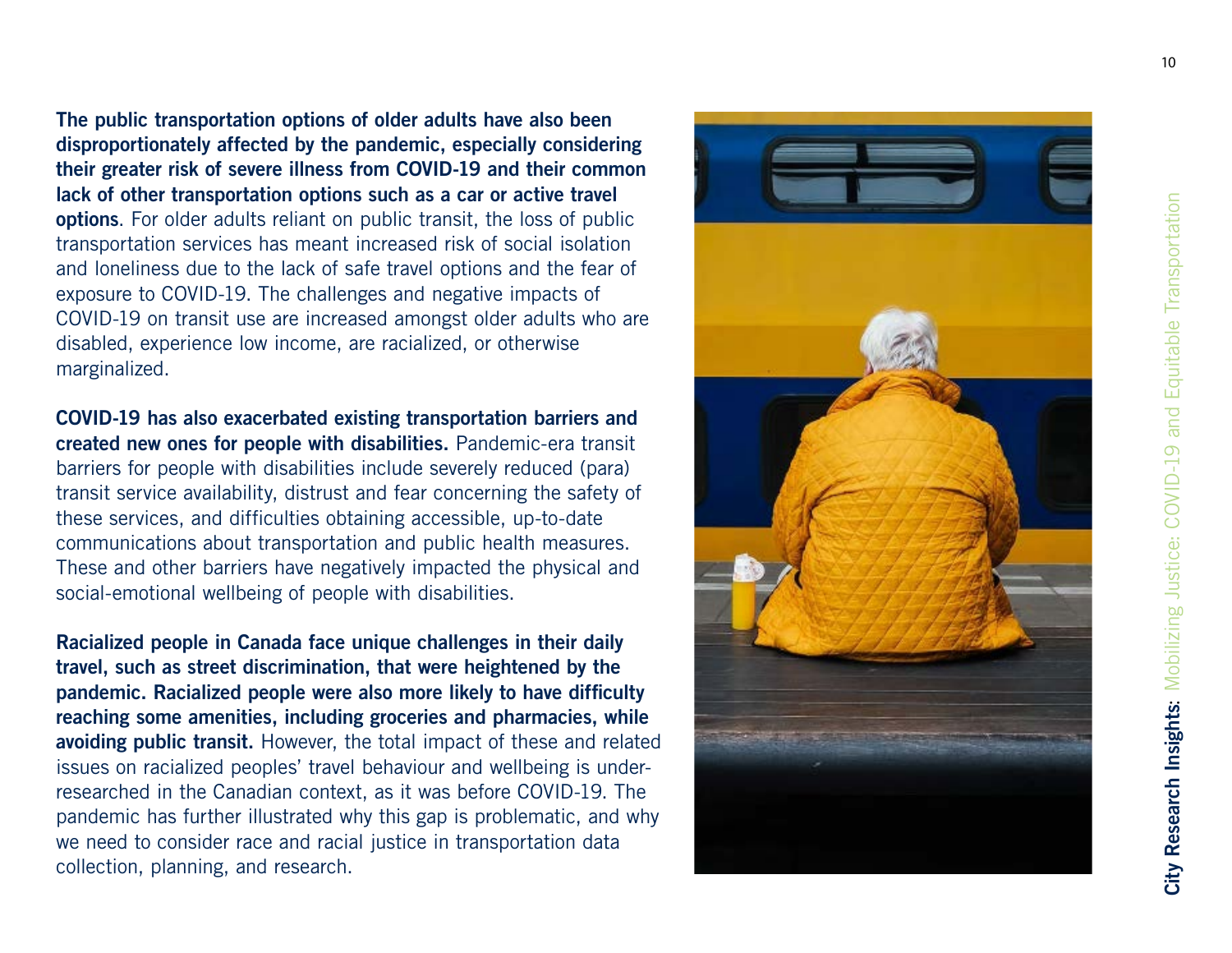# **What's Next for this Project?**

**The Mobilizing Justice project is continuing to push their work on transport equity forward with several exciting upcoming activities. These include:**

- Designing and implementing the National Transportation Survey, the first-ever survey of transportation poverty in Canada. The team will utilize the survey data to understand and provide recommendations to set standards, guidelines and performance indicators needed by municipalities to enable equitable access to transportation systems.
- Working with the equity advisory table to incorporate their lived experiences into the development of future streams of work.
- Developing tools to support the municipal implementation of transportation plans that help cities to perform highly on measures of transportation equity.
- Developing key definitions around marginalization specific to the experience of transport poverty to support municipal partners to undertake equity analyses of transportation services.
- Piloting and evaluating conventional and innovative solutions to alleviate the risks of transport poverty and increase social inclusion amongst marginalized communities.
- Continuing to build a network of local and national organizations that are working on transport poverty to support the development of data products, research, ideas, and tools.



**Sign up for our newsletter to keep up-to-date!** 

**Learn more** about the Mobilizing Justice project [here](https://mobilizingjustice.ca)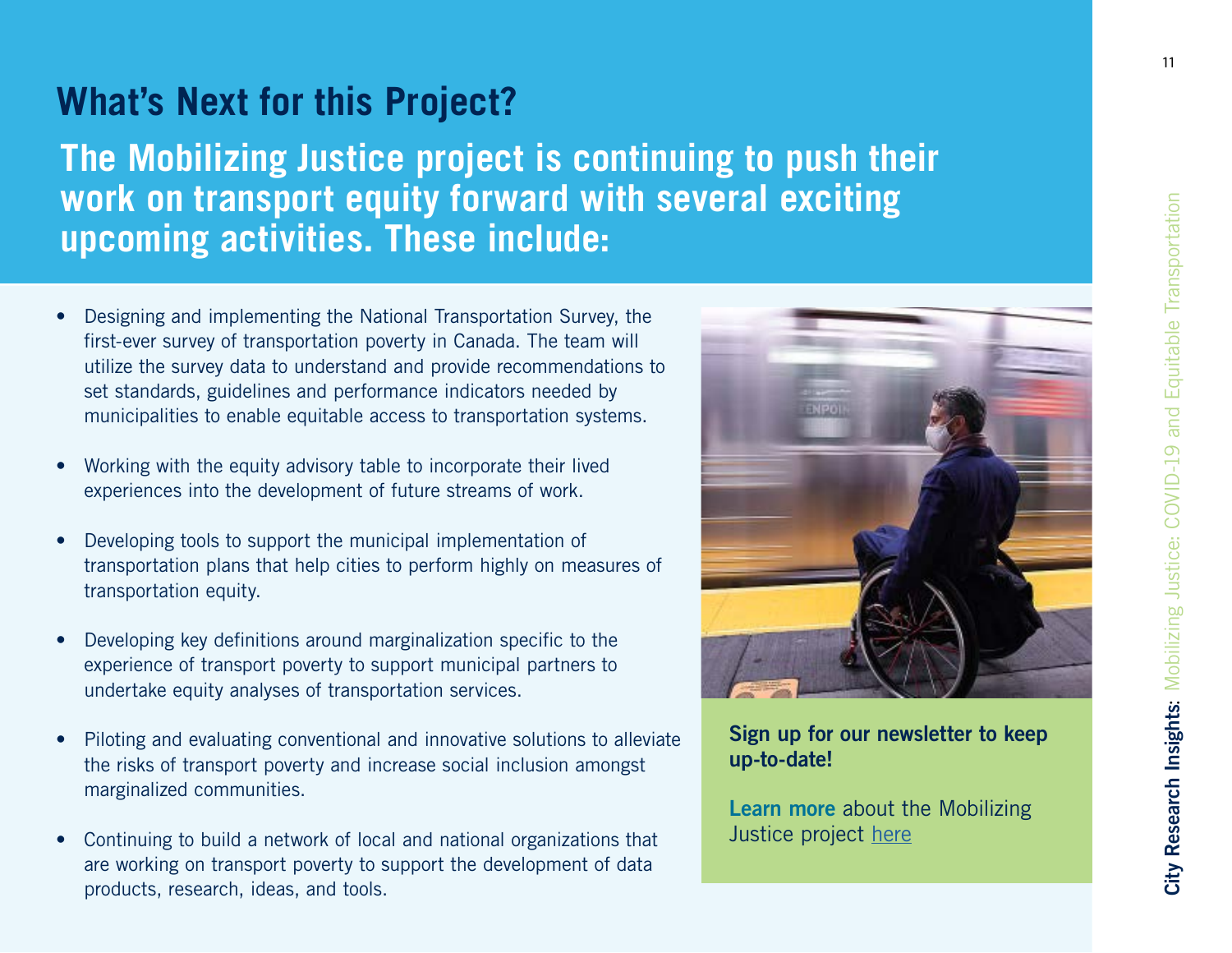## **Interview with Steven Farber, Howaida Hassan, New York 12 and 12 and 12 and 12 and 12 and 12 and 12 and 12 and 12 and 12 and 12 and 12 and 12 and 12 and 12 and 12 and 12 and 12 and 12 and 12 and 12 and 12 and 12 and 12 an and Meghan Winters**

## **What sparked your interest in understanding how the pandemic has impacted transportation systems in Canada through an equity lens?**

**Meghan:** There were major shifts and disruptions in travel behavior during the pandemic unlike anything we had seen under any other conditions, with massive drops to public transit use, people shifting to driving as well as walking and cycling more. We're interested in who that shift is happening for, and who's impacted more than others. Not everybody has the choice to shift their transportation modes when a crisis like Covid happens. Some people might still need to be on transit and that may carry extra risks.

## **How would you like your report to be taken up by policymakers? What is the first change that you would hope they'd make?**

**Steve:** One of the goals of the Mobilizing Justice project is to create a community of best practice around equity and transportation planning and to use that momentum to learn from each other. We need to use the momentum of our network to start pushing for more regulation around the necessity to incorporate equity. It's also really important that we get away from a brittle dependence on certain modes of transportation. This time it was a transit shock, but next time it could be a shock to fuel or to automobility.

## **The Mobilizing Justice network is so broad, involving over 30 multisectoral institutions across Canada. How has the network been important to the work you've done so far?**

**Howaida:** The day I received the email to come and participate in the workshop [that sparked the project] was a good day. This is the thing that I love – the intersection of cities, mobility, and equity. I never imagined it would grow into this nationwide network that brings together practitioners and researchers in this very collaborative way. Every stream of work in the network is co-chaired by a researcher and a practitioner. To me that is true collaboration. It allows us to make the research practical and applicable.

## **[Read the full interview here.](https://www.schoolofcities.utoronto.ca/interview-with-mobilizing-justice)**



**Steven Farber**

Steven Farber is an Associate Professor in the Departments of Human Geography & Geography & Planning at the University of Toronto. He is the Project Director for Mobilizing Justice.

## **Contact Steven**  steven[.farber@utoronto.ca](mailto:steven.farber%40utoronto.ca%20?subject=)



**Howaida Hassan** Howaida Hassan is a General Supervisor of Urban Growth with the City of Edmonton.

**Contact Howaida**  [howaida.hassan@edmonton.ca](mailto:howaida.hassan%40edmonton.ca?subject=)



**Meghan Winters**

Meghan Winters is a Professor of Health Sciences at Simon Fraser University.

**Contact Meghan**  [mwinters@sfu.ca](mailto:mwinters%40sfu.ca?subject=)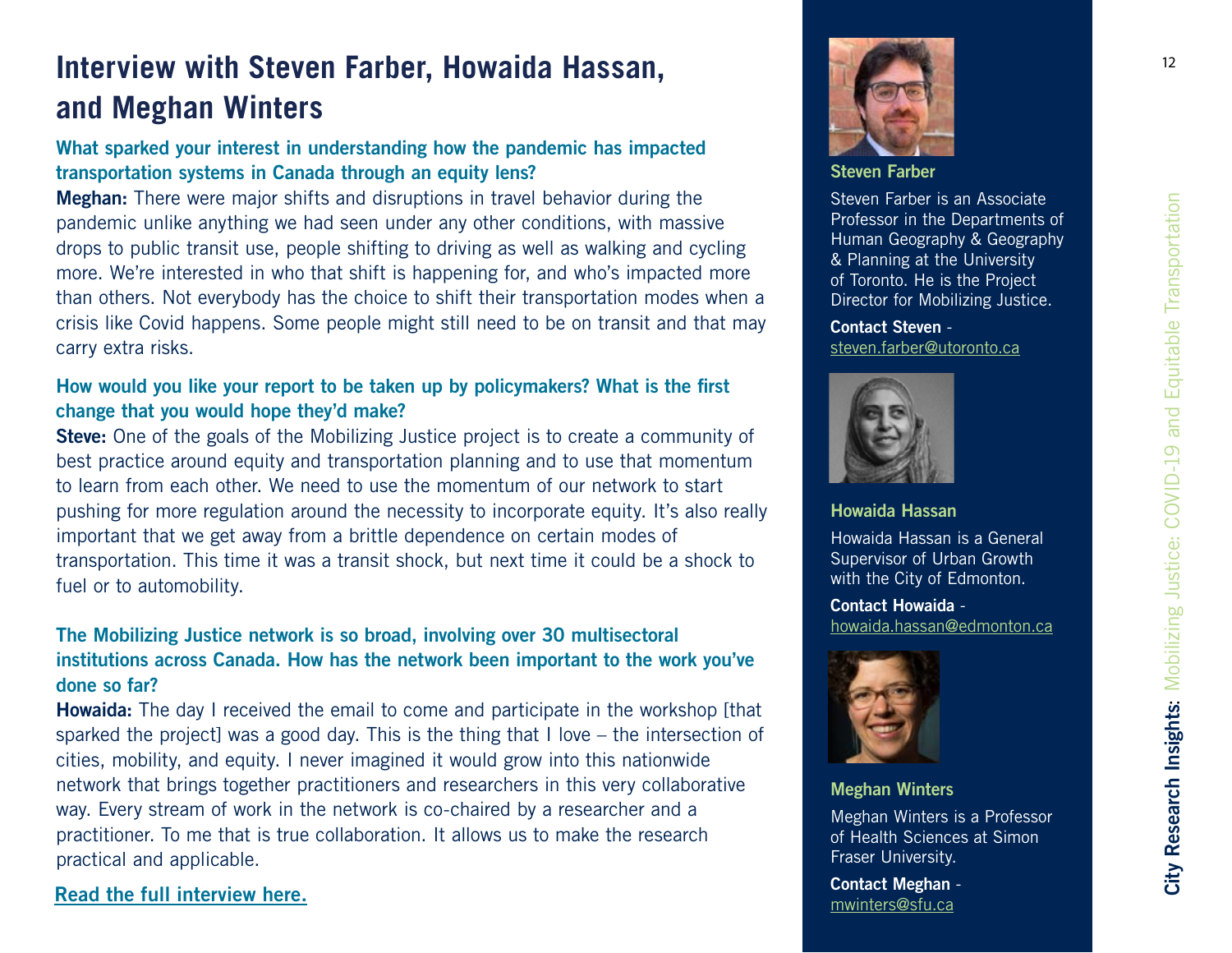## **About the School of Cities**

The School of Cities is a solutions incubator for urban-focused researchers, educators, students, practitioners, and the general public to explore and address the complex global challenges facing urban centres. A living laboratory, the School leverages urban data and lived experience to improve policy and decision-making, and collaborates with communities around the world to make cities and urban regions more sustainable, prosperous, inclusive, and just.

## **About City Research Insights**

Mobilizing Justice: COVID-19 and Equitable Infrastructure is the fifth in our series of *City Research Insights, designed to link the urban research being conducted at the University of Toronto with the public, other institutions, and decision-makers.* 

With this series, the School of Cities seeks to leverage our extraordinary community of urbanists and urban-oriented researchers to create a rich, multidisciplinary community of urban faculty, researchers, and students across disciplines and perspectives. In addition to facilitating interdisciplinary research projects, partnerships and funding opportunities, we provide a hub for urban-focused interdisciplinary and collaborative learning.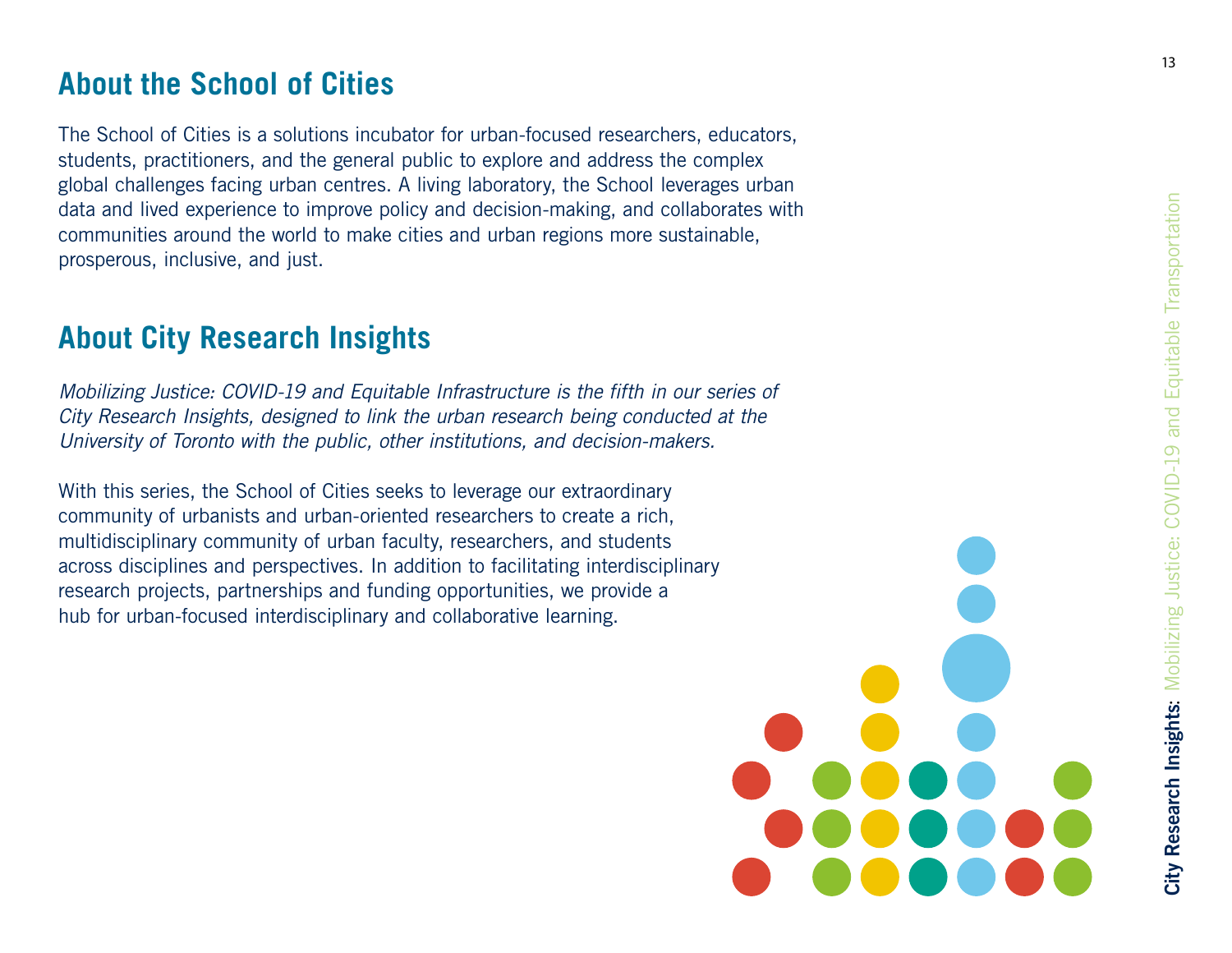## **CITY RESEARCH INSIGHTS VOLUME 1, ISSUE 5***: MOBILIZING JUSTICE: COVID-19 AND EQUITABLE TRANPORTATION*

Authored and published by the School of Cities,

University of Toronto

© School of Cities, April 2022

Myhal Centre, Suite 853

55 St. George Street, Toronto, ON

M5S 0C9 Canada

**General Inquiries:** 

Contact us at schoolofcities@utoronto.ca or1-416-946-7083.

**Newsletter, Events, and Seminars** [Sign up for e-news.](https://schoolofcities.us19.list-manage.com/subscribe?u=63f9ed310ffa8729231533667&id=707e088a89)

**Research and Grants:** [See our web page.](https://www.schoolofcities.utoronto.ca/research) 

**Media Relations**: Contact us at [media.relations@utoronto.ca](mailto:media.relations%40utoronto.ca?subject=) 

or 416-978-0100. For members of the media looking to speak to an

expert on urban topics and city issues,

[visit our directory of affiliated faculty](https://www.schoolofcities.utoronto.ca/people/directories/all-faculty).

Unless otherwise noted, all information is based on the work of the researchers.

**Photo credits:** Google creative commons; Palm, M., Dos Santos, H., Abchiche-Lima, H, Hosford, K., Comeau, E., Newbold, K.B., Ross, T., Winters, M. & Widener, M. (2022). The Impact of COVID-19 on Transportation Inequities in Canada: A Scoping Review. Mobilizing Justice. <https://mobilizingjustice.ca/rapports/.> **Additional image credits:** Flaticon.com





14